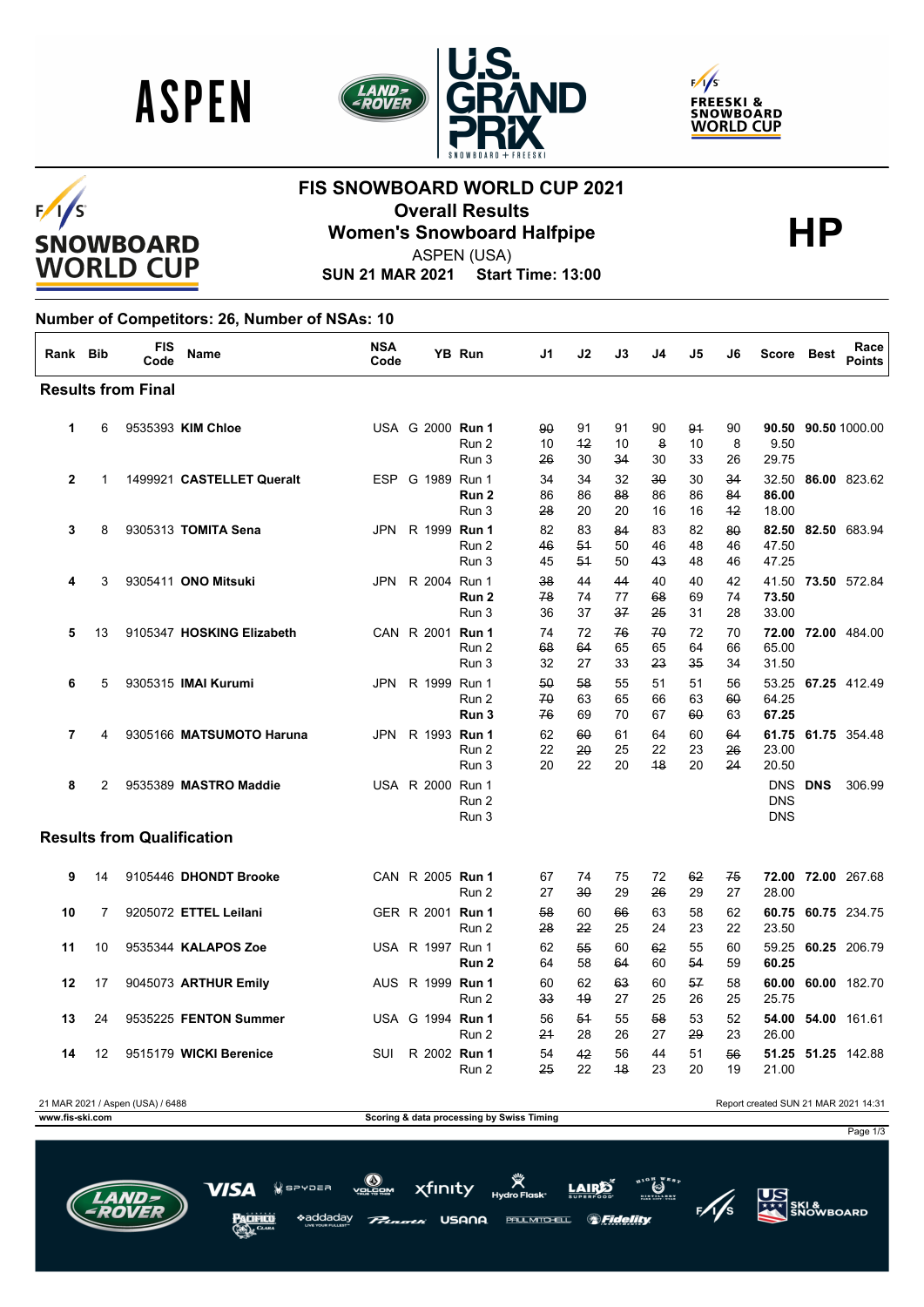





# $F/I/S$ **SNOWBOARD**<br>WORLD CUP

## **FIS SNOWBOARD WORLD CUP 2021 Overall Results<br>Women's Snowboard Halfpipe**<br>ASPEN (USA)

ASPEN (USA)

**SUN 21 MAR 2021 Start Time: 13:00**

| Rank | <b>Bib</b> | <b>FIS</b><br>Code | <b>Name</b>                  | <b>NSA</b><br>Code |                  | <b>YB Run</b>       | J <sub>1</sub> | J2         | J3         | J4       | J5                  | J6                   | <b>Score</b>             | Best        | Race<br><b>Points</b> |
|------|------------|--------------------|------------------------------|--------------------|------------------|---------------------|----------------|------------|------------|----------|---------------------|----------------------|--------------------------|-------------|-----------------------|
| 15   | 9          |                    | 9305310 TAMADA Takara        | <b>JPN</b>         |                  | 1993 Run 1<br>Run 2 | 50<br>16       | 48<br>20   | 48<br>20   | 47<br>17 | 48<br>18            | 50<br>43             | 48.50<br>17.75           | 48.50       | 125.97                |
| 16   | 25         |                    | 1159968 PANCOCHOVA Sarka     | <b>CZE</b>         | R 1990 Run 1     | Run 2               | 49<br>52       | 50<br>49   | 50<br>49   | 43<br>43 | 45<br>41            | 42<br>43             | 46.75<br>46.00           |             | 46.75 110.48          |
| 17   | 15         |                    | 9535536 SIMSOVITS Alexandria |                    | USA R 2004 Run 1 | Run 2               | 48<br>10       | 46<br>47   | 46<br>13   | 42<br>5  | 43<br>5             | 44<br>14             | 10.50                    | 44.75 44.75 | 96.10                 |
| 18   | 11         |                    | 9535486 MAUD Tessa           |                    | USA G 2003 Run 1 | Run <sub>2</sub>    | 14<br>44       | 46<br>37   | 12<br>41   | 8<br>39  | $\mathcal{F}$<br>47 | 14<br>39             | 12.00<br>40.75           | 40.75       | 82.59                 |
| 19   | 16         |                    | 9535485 WHITE Kinsley        |                    | USA R 2003 Run 1 | Run <sub>2</sub>    | 42<br>46       | 34<br>33   | 33<br>43   | 38<br>41 | 37<br>39            | 36<br>39             | 36.00<br>40.50           | 40.50       | 69.74                 |
| 20   | 22         |                    | 9325052 LEE Na-yoon          |                    | KOR R 2003 Run 1 | Run 2               | 38<br>13       | 34<br>$+7$ | 40<br>15   | 40<br>12 | 40<br>14            | 40<br>44             | 39.50<br>13.50           | 39.50       | 57.42                 |
| 21   | 20         |                    | 9535441 SHAFER Kaili         |                    | USA G 2000 Run 1 | Run <sub>2</sub>    | 12<br>36       | 15<br>36   | 15<br>34   | 45<br>37 | 40<br>38            | 10<br>37             | 13.00<br>36.50           | 36.50       | 45.51                 |
| 22   | 21         |                    | 9535502 BLACK Margie         |                    | USA R 2002 Run 1 | Run <sub>2</sub>    | 30<br>33       | 28<br>38   | 30<br>36   | 30<br>33 | 30<br>35            | 30<br>38             | 30.00<br>35.50           | 35.50       | 33.92                 |
| 23   | 18         |                    | 9535341 SPITERI Jenise       | <b>MLT</b>         | R 1992 Run 1     | Run <sub>2</sub>    | 34<br>40       | 30<br>34   | 42<br>32   | 35<br>34 | 34<br>36            | 34<br>36             | 34.25<br>34.50           | 34.50       | 22.57                 |
| 24   | 23         |                    | 9535575 COWAN Lola           |                    | USA R 2005 Run 1 | Run 2               | 32<br>11       | 29<br>17   | 32<br>$+7$ | 32<br>11 | 32<br>9             | 35<br>$\overline{5}$ | 32.00<br>12.00           | 32.00       | 11.42                 |
| 25   | 19         |                    | 9535385 OBREGON Taylor       |                    | USA R 1996 Run 1 | Run <sub>2</sub>    | 8<br>30        | 44<br>26   | 10<br>30   | 6<br>31  | 4<br>34             | 8<br>30              | 8.00<br>30.25            | 30.25       | 0.00                  |
|      | 26         |                    | 9535078 ANDERSON Jamie       |                    | USA R 1990 Run 1 | Run 2               |                |            |            |          |                     |                      | <b>DNS</b><br><b>DNS</b> | <b>DNS</b>  | 0.00                  |

| Jury                            |                       |            | <b>Technical Data</b>        |                            |            |
|---------------------------------|-----------------------|------------|------------------------------|----------------------------|------------|
| <b>FIS Contest Director</b>     | <b>MORESI Roberto</b> | <b>FIS</b> | <b>Course Name</b>           | <b>Buttermilk Halfpipe</b> |            |
| <b>FIS Technical Delegate</b>   | <b>PARK HeeJin</b>    | <b>KOR</b> | <b>Halfpipe Length</b>       | 185m                       |            |
| <b>Head Judge</b>               | <b>SUMATIC Iztok</b>  | <b>SLO</b> | Width from Wall to Wall      | 22 <sub>m</sub>            |            |
| <b>Chief of Competition</b>     | LINDSAY Tvler         | <b>USA</b> | Halfpipe Inclination         | $18^{\circ}$               |            |
| <b>Officials</b>                |                       |            | <b>Inner Height of Walls</b> | 7.0 <sub>m</sub>           |            |
| <b>Chief of Course</b>          | ROY Jason             | <b>USA</b> | <b>Inclination of Vert</b>   | $83^\circ$                 |            |
| Course Designer and Builder SPT |                       |            | Judges                       |                            |            |
|                                 |                       |            | Judge 1                      | <b>BETSCHART Markus</b>    | SUI        |
|                                 |                       |            | Judge 2                      | <b>KOELKER Mark</b>        | USA        |
|                                 |                       |            | Judge 3                      | <b>REITSAMER Simon</b>     | <b>AUT</b> |
|                                 |                       |            | Judge 4                      | <b>LEHMANN Andy</b>        | <b>GER</b> |
|                                 |                       |            | Judge 5                      | <b>VOGAN Gaz</b>           | <b>GBR</b> |
|                                 |                       |            | Judae 6                      | <b>REGLI Andrin</b>        | SUI        |